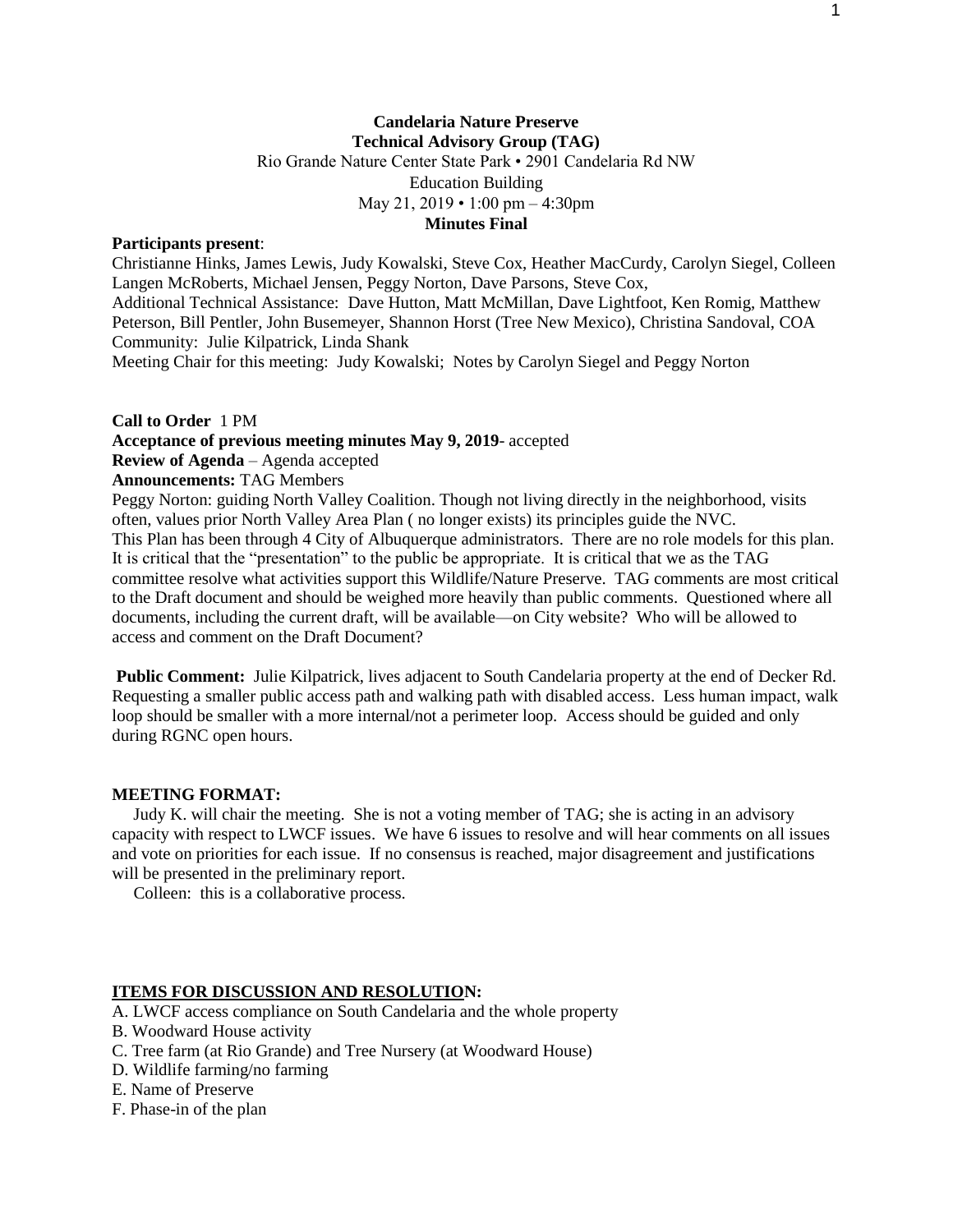It was agreed to change the order of the items:

**NAME OF PRESERVE: (ITEM 'E')** Consider Brian Hanson's written comments: not to use "Refuge" or "Conservation Area"----To not confuse with other similar projects

Peggy Norton noted that the Predock Plan called it "Wildlife Preserve" and that adding the name of "Albuquerque" is more inclusive than a reference to "Candelaria"

Dave Parsons suggested the last 2 words be "Wildlife Preserve" and that RGNC should be clearly distinguished from the fields that have a different mission. others agreed.

Steve Cox suggested to use the word "Nature" as more inclusive.

Carolyn Siegel agreed that " Nature" is more inclusive and suggested that the name include "Candelaria" to help people locate it more specifically.

Christianne Hinks suggested that "wildlife" is more powerful than "nature"

Steve Cox suggested adding the words "Ecology or Ecological" to be more inclusive of animals and plants.

Heather (RGNC) suggested we select 3 to choose from for the Public to vote on again.

Michael noted that Candelaria name has a history ( farming and plans) and that RGNC Wildlife Preserve notes that the Fields and Nature Center work together.

Colleen noted that 2004 Plan refers to "Candelaria Farm"—continuity.

( group agreed not to use a name that confuses with Texas "Rio Grande Valley".)

Dave Hutton and Colleen supported using the public vote result.

James Lewis – historically been Candelaria.

Voting: which title to include ( can vote for more than one)

"Albuquerque" --- -0-

" Candelaria" -10-

" Rio Grande" -6-

" Wildlife" -4-

" Nature Preserve" -7-

Voting: which full name: ( can vote for more than one)

" Candelaria Nature Preserve" -8-

" Rio Grande Nature Preserve" -3-

## **Final vote with members voting only once:**

 **"Candelaria Nature Preserve" : 7 Yes; 3 No**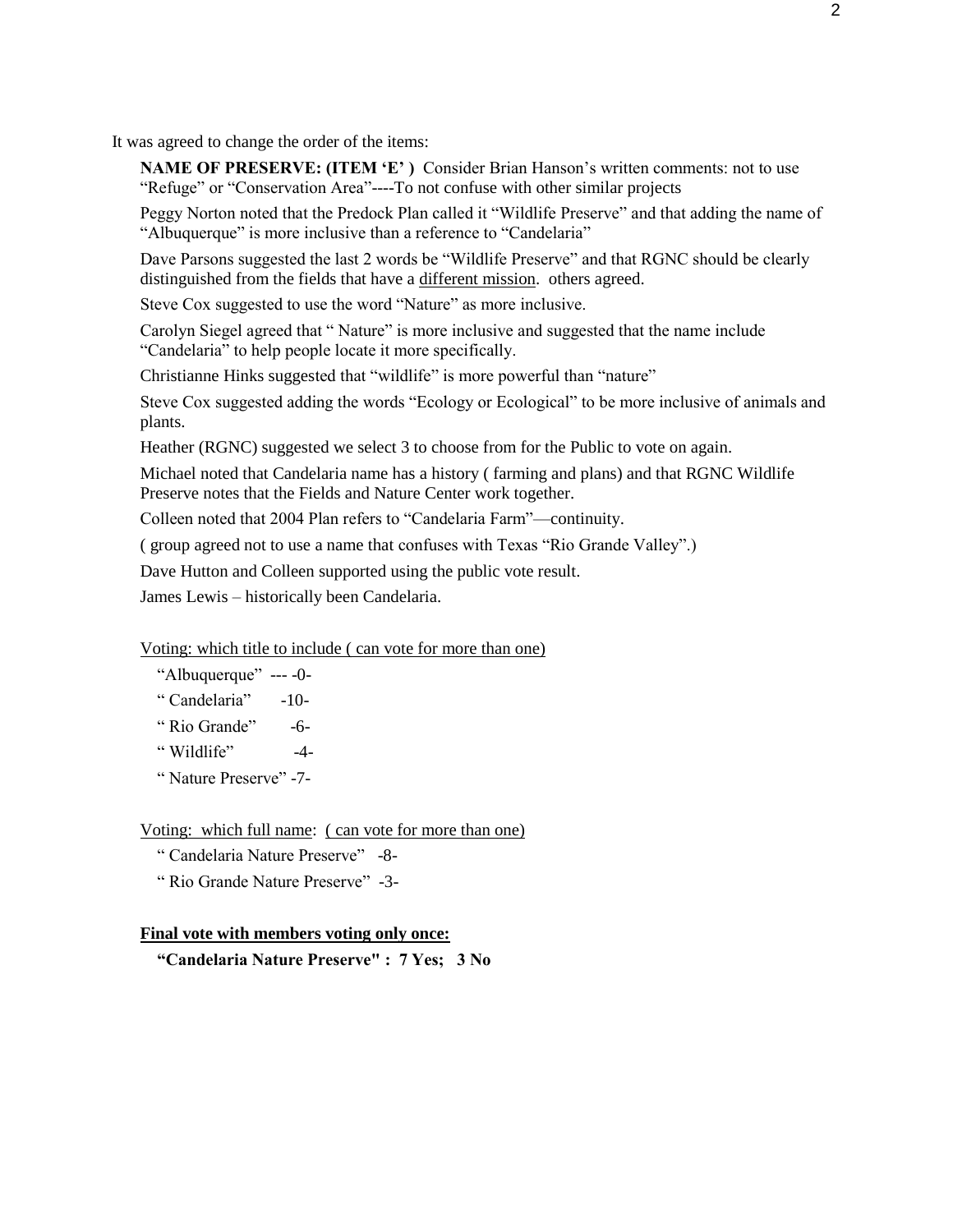### **WOODWARD HOUSE ACTIVITY (Item B):**

Judy K.: Is it ok for Woodward House ( W.H.) to be an "interpretive" building? What should its use be?

Comments:

Shannon ( Tree NM, new Director): Not planning daily use, yet need storage for educational material and desk area. TNM had an M.O.U. with the City for long-term shared use from 20013-2017. Somehow, during transitions at TNM and the City, that lapsed. Over that time, TNM played a crucial role in successfully lobbying the City Council to set aside \$175,000 in capital funds for improvements to the WH. TNM also raised \$360,000 of USFS urban forestry funds that paid for stock, educational programs, planting in the bosque, and some of the very early cleanup of that site/area, etc. It came in \$120,000/year during 07, 08, and 09. Currently TNM has an M.O.U. for its use for one year. TNM owns the tool shed. Grow stock for Albuquerque Neighborwoods program, in which TNM donates 100 trees to communities and plants 100 street trees; also grow stock and assist City with hedgerows and bosque planting; interested in revegetation

---- Would like return of Educ. Program "ABC Tree Stewards" ( 3 to 4 years gone)

---- Pruning workshops, Children's programs; needs a bathroom/toilets

----Currently: "Just Grow Trees" waters the tree stock

 ---- TNM has no other locations where it can do these things. TNM would like to keep its M.O.U. with the City and activities at WH if possible so that it does not lose the value of what has been raised from long-time donors and invested in that site. But, TNM is willing to look at relocating to the Tree Farm on Rio Grande.

Dave Parsons(TAG): suggests relocation of Tree NM to current Tree Farm (from WH)

 Colleen: Schools plant trees in coordination with Open Space and sometimes use trees and shrubs grown by Tree NM.

 Discussion: TNM says Woodward House building is too small for inside education programs, but the outdoor space is good for student and adult education. The house area is good for storing educational materials and for small groups to meet or to get out of the weather if they are at the site working. The outdoor picnic area would be safer if it had a gazebo covering over it. There is a need for the large cottonwoods (above the picnic tables) to be trimmed regularly for safety (if gazebo put in place, would be less likely a big wind would bring a limb down on top of a person.) Well is not producing enough water, either the well needs improvement or the pump needs work; need 25 gpm of flow.

Water use issues: Christianne reports farmer washes trucks and equip from well. Inappropriate use. Numbers of people involved: 20-35 kids, 12-15 adults; 15 for corporations doing cleanup; 40 doing cleanup.

Colleen (COA) Suggests for Woodward House and use for Educational purposes:

Add Interpretive signage, desks, storage, small meeting space, vault toilets; due to adjacent Duranes Ditch trail and dog walkers, we need to restrict access to WH and fields.

"To get youth passionate about this area, we need to engage the community now with educational activities in an intentional and mindful way—provide separate gardening areas and buffers in fields near Woodward, growing wildflower seeds collected , etc. Involve more people, minimize numbers at one time." Area she wants for this is only 3% of the preserve, could grow trees and shrubs as a buffer

Christianne Hinks: Wildlife and people not compatible mix. Use current Tree Farm area for Educ.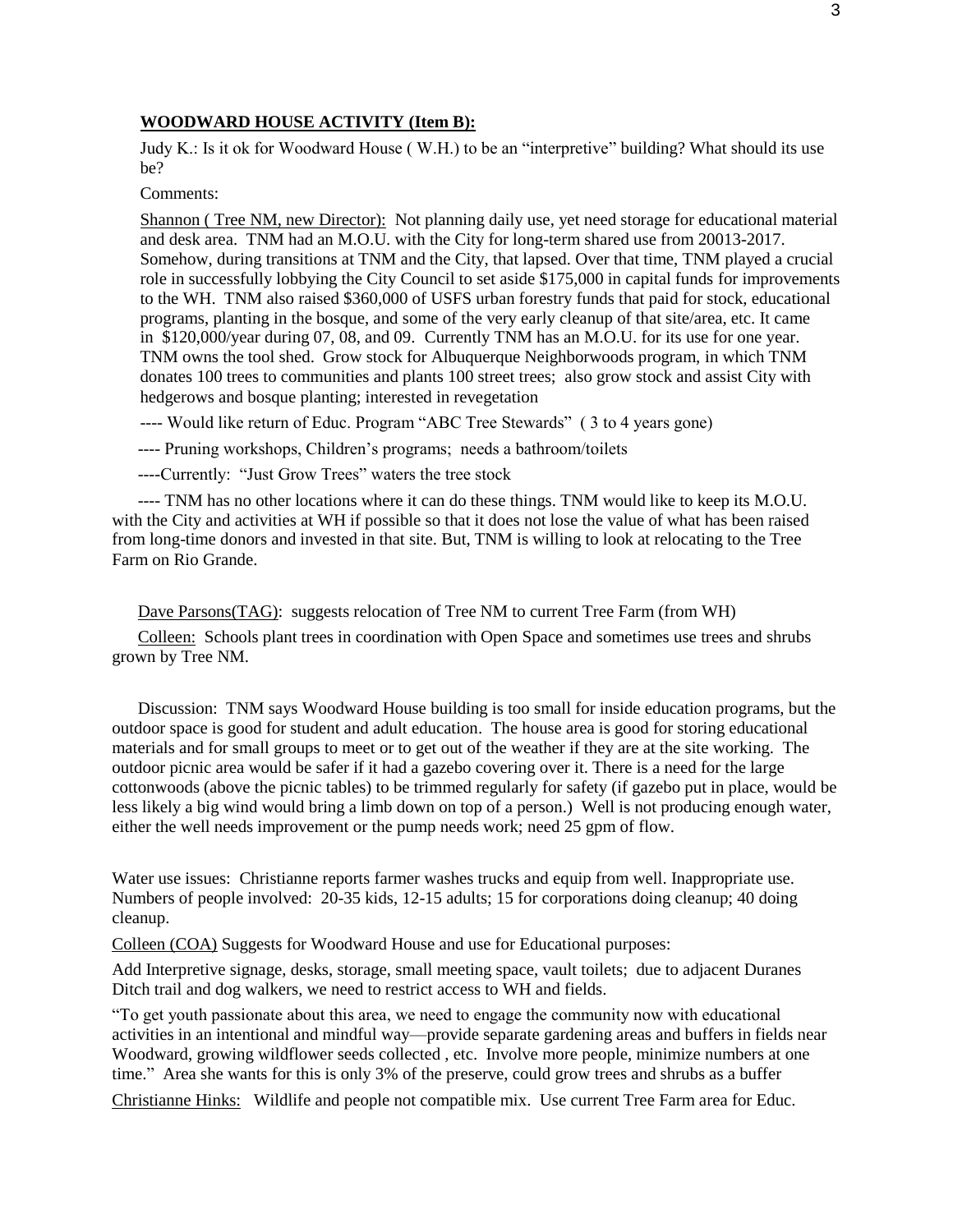Bill Pentler – negative impacts are due to additional housing in the area

Dave Parsons: Remove asphalt millings pad (was laid down 2.5 years ago).

Judy K.: would it be possible to relocate equipment to Tree Farm?

Christina S. (COA) : Access---control who and when. Need managed volunteers without pay. Some already have access: birdwatchers with permits for birdbanding/BEMP. Shouldn't limit to only them.

Heather – Nature Center has a system for research permits

Vehicular/ Pedestrian Access

Michael – what are access points? Nature Center?

Judy: Should there be access off Rio Grande Blvd.?

Christianne: access should be at Tree Farm and secondary at Woodward.

Michael Jensen: funnel people through Education point prior to access to Nature area, then out to fields-- - ex: Petroglyph and Valle del Oro.

Heather ( RGNC) cited rough attendance statistics based on car counter: +-2600 visitors in cars last week. But not same numbers come through RGNC building…many skip off to Bosque trails.

Colleen (COA) We need more ages, subcultures represented with their opinions to create public engagement.

Dave P. - make a nice entrance at the Tree Farm.

Christianne – people should be encouraged to participate in area because of wildlife

Colleen – emphasize how to engage community, need groups on the property

Michael – why not do propagation consolidated at the Tree Farm near Rio Grande?

It was agreed that the group needs more discussion on the following regarding Woodward House: (and tree farm/tree nursery)

Tree New Mexico is a valued asset; where should their activities be focused?

More Interpretive information and where

More Storage and where

Few parking spaces for material delivery

Education Program with Tree NM

More activity at Tree Nursery or Tree Farm and how to phase transition of activities

Colleen (COA) : Tree Farm is too disconnected from the Land—community will not get a connecting, engaging experience to the fields to encourage them to become "stewards".

Carolyn S. and others: Children and adults alike will learn the lesson to respect the wildlife/nature by viewing from a distance and staying "out of the fields".

It was agreed we have an unlimited amount of restoration work ahead of us and we need to figure out how to weave this into a plan.

### The group agreed to the following:

--Vehicular and pedestrian access should be on East at current Tree Farm. Some parking could be accommodated there (off Rio Grande Blvd)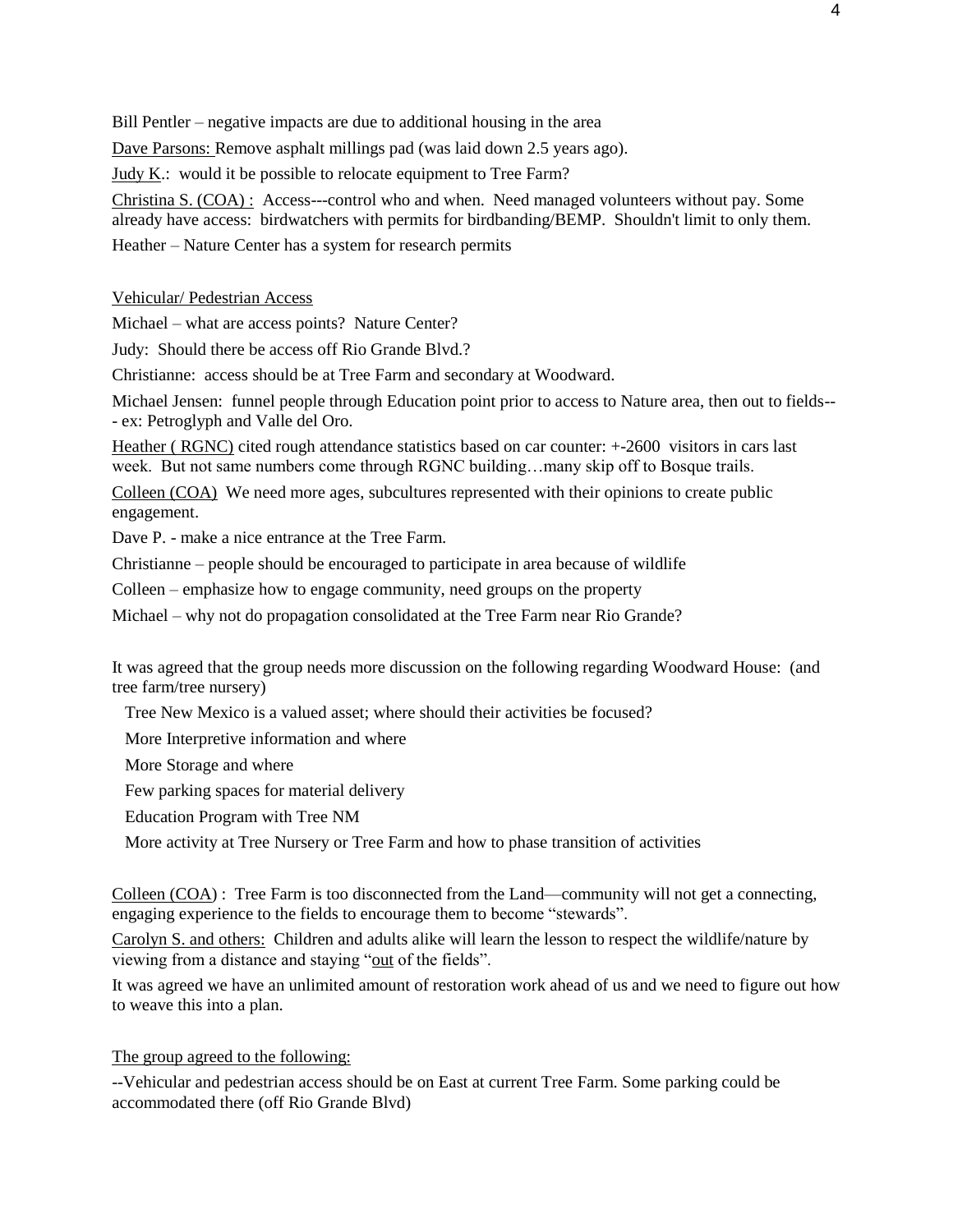--Connect Tree Farm to Woodward House via pedestrian way.

- --Provide a few parking spaces at Woodward House—to move materials, etc.
- --Plant propagation should support restoration of property and other Open Space sites (to a lesser extent).
- --Increase Public engagement with focus on native plants/seeds, observation, restoration.
- --create a welcoming entrance and field views via "blinds"
- --ADA ( disabled) access between Tree Farm and Woodward House.
- --Agreed to limited access, including numbers
- --Monitor activity consequence (impact on wildlife and vegetation)
- --Draft plan should include guidelines and limitations

#### **LWCF access compliance on South Candelaria and the whole property (Item A):**

Agreed to: items listed in the public access subcommittee issues paper with slight changes

No dogs (except service dogs), no hunting, no running/jogging, no kite flying or drones, no biking, no motorized vehicles (except authorized vehicles), no rentals or use for private events and film making.

Limited access – guided/managed access only to North Tract, primarily during the day (guided tours, school groups, public programs, research, citizen science, silent meditation, photography via permit, fundraising events for possible friends' group). Guidelines need to be developed.

Public access should be restricted to developed trails and blinds or other designated activity areas. Trails should be restricted to existing roads in the Northern Tract.

ADA access should be provided according to ADA code

The properties should be fenced to prohibit undesirable activities on the properties and ensure safety for visitors and for the wildlife. Need to consider type of fencing so as not to exclude wildlife. Valle de Oro has fence openings for wildlife.

Public Access to South Candelaria:

--RGNC doesn't want to absorb that project or Rehab project at that location

--RGNC : pond would be fenced if open to public (guided or not)

--Guided access should be allowed only after rehab of property (however, can use restoration activities for public engagement in the meantime)

--Open Space supports open access

--No running or well water available there now: mostly saltbush & sand sage

--Need volunteers

--could bird tours currently led to the north ponds do this property occasionally? Guided tours already go to the Discovery Pond

--Trail would be ok…but not directly behind abutting properties